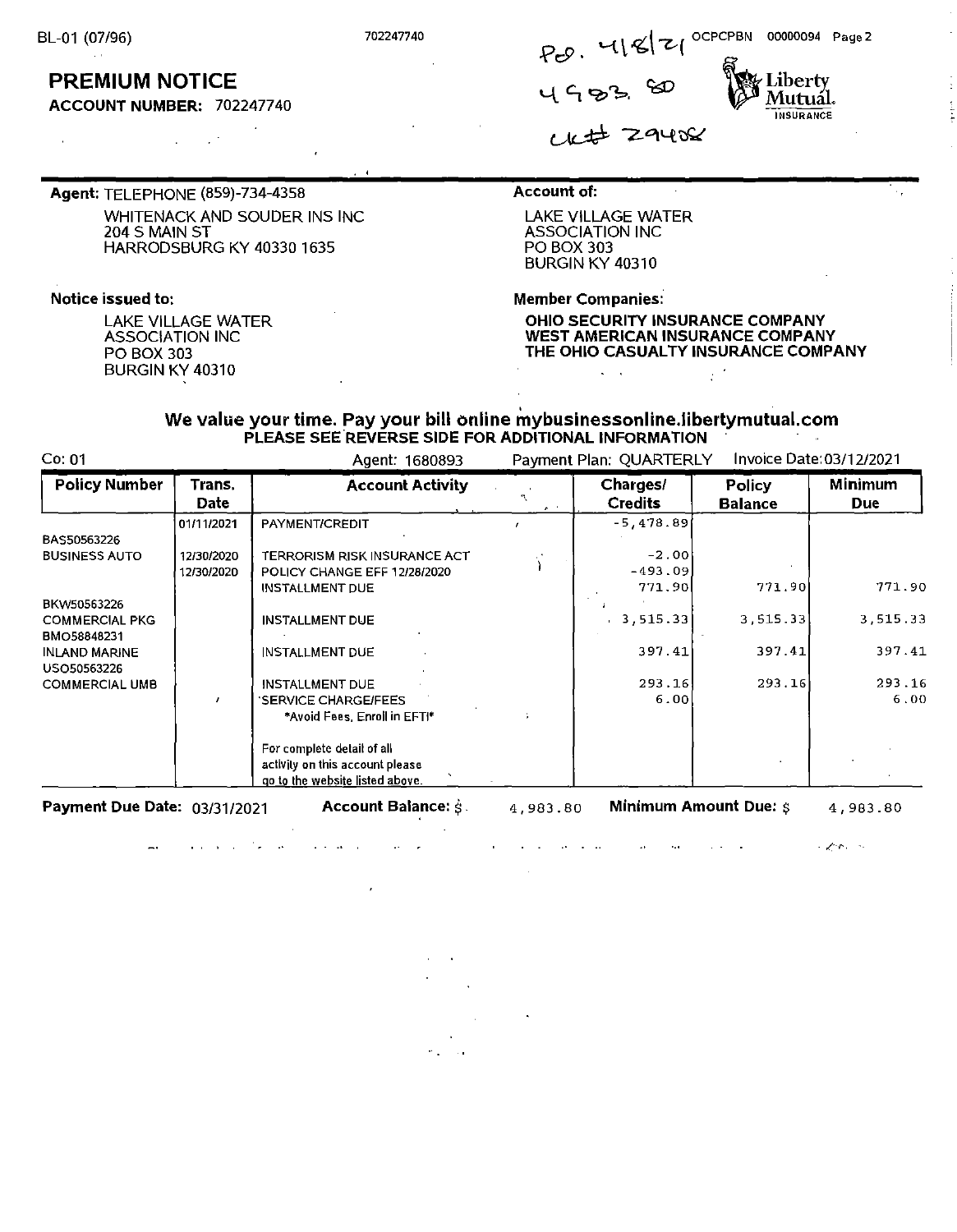BL-01 (07/96)

## **PREMIUM NOTICE**

**ACCOUNT NUMBER:** 702247740

MCPCPBN 00000118 Page 2



**Agent:** TELEPHONE (859)-734-4358 WHITENACK AND SOUDER INS INC 2045 MAIN ST HARRODSBURG KY 40330 1635

### **Notice issued to:**

LAKE VILLAGE WATER ASSOCIATION INC PO BOX 303 BURGIN KY 40310

### **Account of:**

c.,1c..-!f ?.9~/ *'-f (<sub>o</sub> -23.J.* 

> LAKE VILLAGE WATER ASSOCIATION INC PO BOX 303 BURGIN KY 40310

> > $\omega_{\rm{max}}$

•

**Member Companies:** 

**OHIO SECURITY INSURANCE COMPANY WEST AMERICAN INSURANCE COMPANY THE OHIO CASUALTY INSURANCE COMPANY** 

 $\mathbb{R}^{d}$ 

#### We value your time. Pay your bill online mybusinessonline.libertymutual.com PLEASE SEE REVERSE SIDE FOR ADDITIONAL INFORMATION  $\sim$   $^{-1}$

 $702247740$   $\rho$  d  $44397.$ 

Co: 01 Agent: 1680893 Payment Plan: QUARTERLY Invoice Date: 06/14/2021

| <b>Policy Number</b>  | Trans.<br>Date | <b>Account Activity</b>             | Charges/<br><b>Credits</b> | Policy<br><b>Balance</b> | <b>Minimum</b><br>Due: |
|-----------------------|----------------|-------------------------------------|----------------------------|--------------------------|------------------------|
|                       | 04/28/2021     | PAYMENT/CREDIT                      | $-124.60$                  |                          |                        |
| BKW50563226           |                |                                     |                            |                          |                        |
| <b>COMMERCIAL PKG</b> | 05/03/2021     | <b>TERRORISM RISK INSURANCE ACT</b> | 118.00                     |                          |                        |
|                       | 05/03/2021     | RENEWAL EFF 07/01/2021              | 14,707.12                  | 14,825.12                | 3,706.28               |
| BMO58848231           |                |                                     |                            |                          |                        |
| <b>INLAND MARINE</b>  | 05/03/2021     | TERRORISM RISK INSURANCE ACT        | .16.00                     |                          |                        |
|                       | 05/03/2021     | <b>RENEWAL EFF 07/01/2021</b>       | 1,550.95                   | 1,566.95                 | 391.73                 |
| USO50563226           |                |                                     |                            |                          |                        |
| <b>COMMERCIAL UMB</b> | 05/03/2021     | <b>TERRORISM RISK INSURANCE ACT</b> | 10.00                      |                          |                        |
|                       | 05/03/2021     | <b>RENEWAL EFF 07/01/2021</b>       | 1, 162, 66                 | 1,172.66                 | 293.15                 |
|                       |                | <b>SERVICE CHARGE/FEES</b>          | 6.00                       |                          | 6.00                   |
|                       |                | *Avoid Fees, Enroll in EFT!*        |                            |                          |                        |
|                       |                |                                     |                            |                          |                        |
|                       |                | For complete detail of all          |                            |                          |                        |
|                       |                | activity on this account please     |                            |                          |                        |
|                       |                | go to the website listed above.     |                            |                          |                        |

**Payment Due Date: 07/01/2021 •• Account Balance:**  $\frac{1}{5}$  **17,570.73 Minimum Amount Due:**  $\frac{1}{5}$  **4,397.16** 

 $\mathcal{L}^{\text{max}}$ 

 $\Delta\phi = 1.0$  and

 $\mathcal{L}^{\text{max}}$ 

**All Cardinal** 

**Service**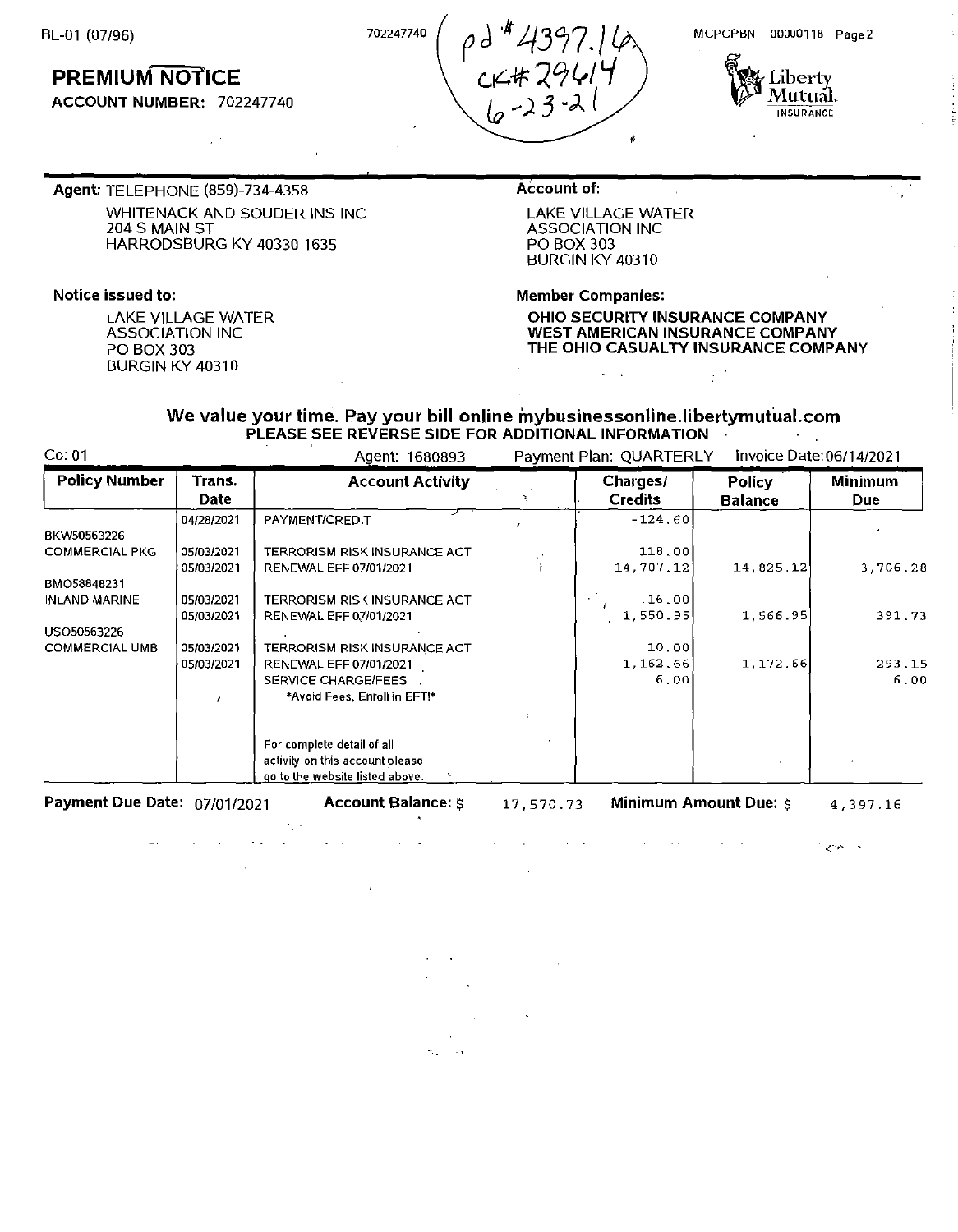BL-01 (07/96)

OCPCPBN 00000226 Page 2

Liberty<sub>.</sub> **Mutual.**  INSURANCE

**PREMIUM NOTICE** 

**ACCOUNT NUMBER:** 702247740

<sup>702247740</sup> | pd<sup>\$</sup> 5635.81 CK# 29898  $10 - 5 -11$ 

**Agent:** TELEPHONE (859)-734-4358. WHITENACK AND SOUDER INS INC 204 S MAIN ST HARRODSBURG KY 40330 1635

### **Notice issued to:**

LAKE VILLAGE WATER ASSOCIATION INC PO BOX 303 BURGIN KY 40310

### **Account of:**

LAKE VILLAGE WATER ASSOCIATION INC PO BOX 303 BURGIN KY 40310

 $\zeta = \zeta$ 

**Member Companies:** 

**OHIO SECURITY INSURANCE COMPANY WEST AMERICAN INSURANCE COMPANY THE OHIO CASUALTY INSURANCE COMPANY** 

 $\mathcal{L}^{\text{max}}_{\text{max}}$ 

 $\mathcal{A}$ 

#### We value your time. Pay your bill online mybusinessonline.libertymutual.com PLEASE SEE REVERSE SIDE FOR ADDITIONAL INFORMATION  $\mathcal{A}=\mathcal{A}$

Co: 01 Agent: 1680893 Payment Plan: QUARTERLY Invoice Date: 09/14/2021

 $\mathcal{L}^{\mathcal{L}}$  .

| <b>Policy Number</b>                 | Trans.     | <b>Account Activity</b>         |  | Charges/       | <b>Policy</b>  | Minimum  |
|--------------------------------------|------------|---------------------------------|--|----------------|----------------|----------|
|                                      | Date       |                                 |  | <b>Credits</b> | <b>Balance</b> | Due      |
|                                      | 07/21/2021 | PAYMENT/CREDIT                  |  | $-4,397.16$    |                |          |
|                                      | 08/03/2021 | PAYMENT/CREDIT                  |  | $-1,256.62$    |                |          |
| BAS50563226                          |            |                                 |  |                |                |          |
| <b>BUSINESS AUTO</b>                 |            | <b>INSTALLMENT DUE</b>          |  | 1,244.62       | 3,733.86       | 1,244.62 |
| BKW50563226                          |            |                                 |  |                |                |          |
| <b>COMMERCIAL PKG</b>                |            | <b>INSTALLMENT DUE</b>          |  | 3,706.28       | 11,118.84      | 3,706.28 |
| BMO58848231                          |            |                                 |  | 391.74         | 1.175.22       | 391.74   |
| <b>INLAND MARINE</b>                 |            | <b>INSTALLMENT DUE</b>          |  |                |                |          |
| USO50563226<br><b>COMMERCIAL UMB</b> |            | INSTALLMENT DUE                 |  | 293.17         | 879.51         | 293.17   |
|                                      |            | <b>SERVICE CHARGE/FEES</b>      |  | 6.00           |                |          |
|                                      |            | *Avoid Fees, Enroll in EFT!*    |  |                |                |          |
|                                      |            |                                 |  |                |                |          |
|                                      |            |                                 |  |                |                |          |
|                                      |            | For complete detail of all      |  |                |                |          |
|                                      |            | activity on this account please |  |                |                |          |
|                                      |            | go to the website listed above. |  |                |                |          |

**Payment Due Date: 10/03/2021 •• Account Balance:**  $\beta$  **16,907.43 Minimum Amount Due:**  $\beta$  **5,635.81** 

 $\cdot$ 

 $Z^{\mu}$  is  $\lambda$  .